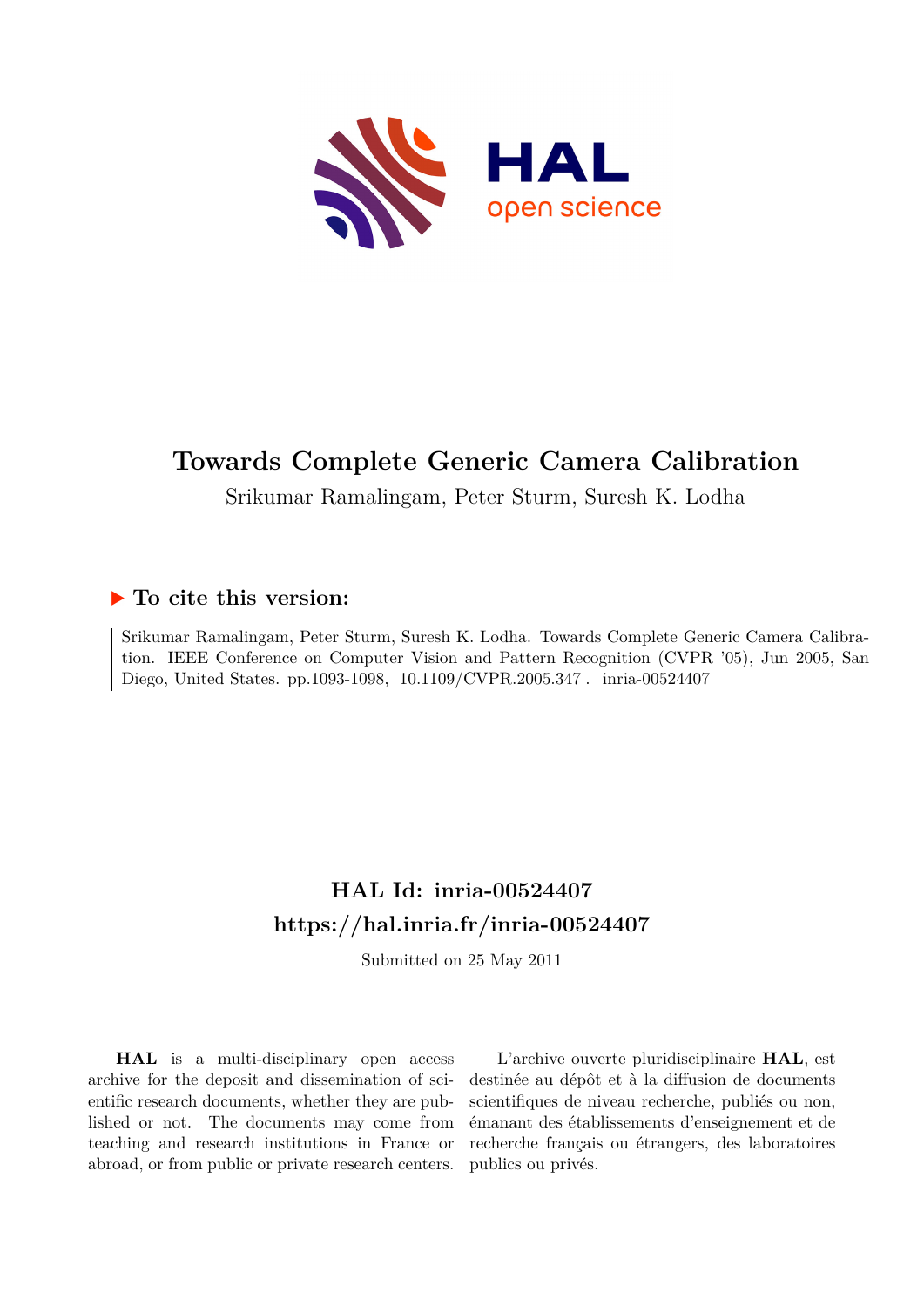# **Towards Complete Generic Camera Calibration**

Srikumar Ramalingam<sup>1</sup>, Peter Sturm<sup>2</sup>, and Suresh K. Lodha<sup>1</sup> <sup>1</sup> Dept. of Computer Science, University of California, Santa Cruz, CA 95064, USA 2 INRIA Rhône-Alpes, GRAVIR-CNRS, 38330 Montbonnot, France

## **Abstract**

*We consider the problem of calibrating a highly generic imaging model, that consists of a non-parametric association of a projection ray in 3D to every pixel in an image. Previous calibration approaches for this model do not seem to be directly applicable for cameras with large fields of view and non-central cameras. In this paper, we describe a complete calibration approach that should in principle be able to handle any camera that can be described by the generic imaging model. Initial calibration is performed using multiple images of overlapping calibration grids simultaneously. This is then improved using pose estimation and bundle adjustment-type algorithms. The approach has been applied on a wide variety of central and non-central cameras including fisheye lens, catadioptric cameras with spherical and hyperbolic mirrors, and multi-camera setups. We also consider the question if non-central models are more appropriate for certain cameras than central models.*

# **1. Introduction**

This paper is about camera calibration. We adopt a general non-parametric imaging model that consists in associating one projection ray to each individual pixel. By projection ray we refer to the 3D (half-) line along which light travels that falls onto the pixel (here, we neglect point spread and the finite spatial extent of a pixel). Rays may be unconstrained, i.e. they may not intersect in a single point, in which case the camera is called *non-central*. This general model has been used in various works [7, 12, 14, 15, 16, 19, 20, 22, 23, 25, 26], and is best described in [7], where properties other than geometric ones are also considered.

By adopting this model, one may formulate "blackbox calibration" and provide algorithms that allow to calibrate any camera (see figure 1 for examples), be it of pinhole type (with or without optical distortions), catadioptric [2, 10], pushbroom [8], or some other acquisition system [15, 20]. Such calibration algorithms have been proposed in [3, 6, 7, 22]. In this paper, we adopt the approach of [22] which allows to perform calibration from three images of a calibration grid, without having to know the motion between the images. To calibrate the complete image with only three images, one would need a calibration grid of appropriate dimensions and shape; especially for omnidirectional cameras (fisheye, catadioptric, etc), this will be cumbersome to produce and handle. In this paper, we propose a



Figure 1. Examples of generic imaging model. (a) pinhole camera, (b) catadioptric with hyperbolic mirror (central), (c) multi-camera, (d) catadioptric with spherical mirror (non-central).



Figure 2. Examples of complete calibration. Left: 23 calibration grids, used in calibrating a fisheye. Right: 24 calibration grids used in calibrating a spherical catadioptric camera.

similar method, that uses multiple images to accurately and completely calibrate large fields of view.

Our approach works as follows. An initial calibration is done with images of calibration grids that present sufficient overlap. We then recursively incorporate additional images: at each step, we select the image that has the largest overlap with the already calibrated image region. We show how to compute the pose of the associated calibration grid. Then, given the pose, one may compute projection rays for previously uncalibrated pixels, thus enlarging the calibrated image region. This is iterated until all images have been used. We also propose a bundle adjustment method that can be used at any stage of the procedure. This approach and the underlying methods are developed for both, non-central and central models, although the central case is described in more detail here. Besides developing algorithms, we are also interested in the question if for certain cameras it is worth going to a full non-central model, cf. also [1, 11].

This paper is organized as follows. The calibration approach is described in §2 and some variants are proposed in §3. Practical issues are discussed in §4. Experimental results are presented in §5, followed by conclusions in §6.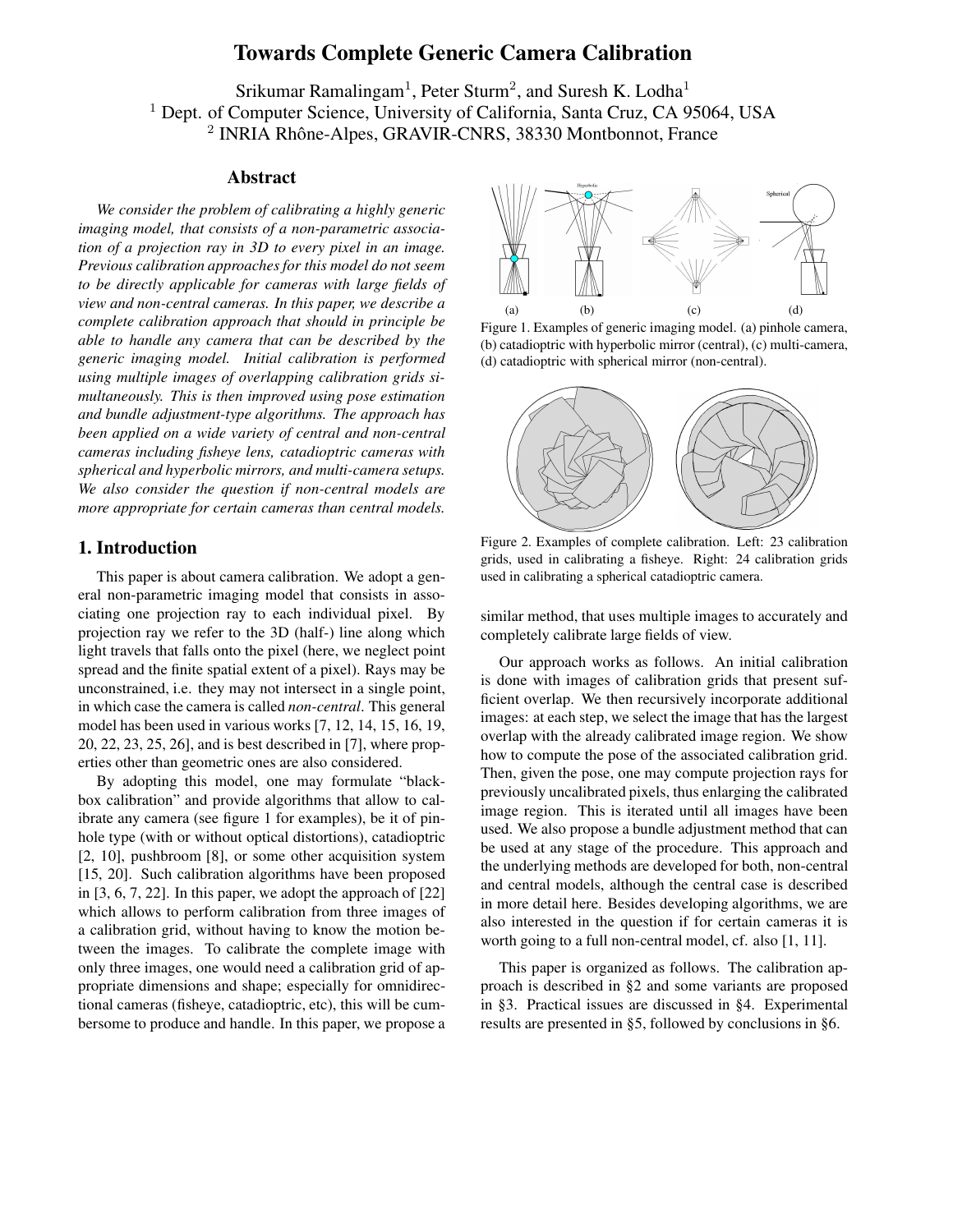# **2. Complete Calibration**

We first provide an overview of complete generic camera calibration. We take several images of a calibration grid such as to cover the entire image region. Then, matching between image pixels and points on the calibration grids is performed. From such matches, we then compute the pose of each of these grids in a common coordinate system. After this pose computation, a 3D projection ray is computed for each pixel, as follows. For all grid points matching a given pixel, we compute their 3D coordinates (via the pose of the grids). The pixel's projection ray is then simply computed by fitting a straight line to the associated grid points.

For a non-central camera, atleast two grid points per pixel are of course required. If the camera is (assumed to be) central however, a single grid point is enough: as will be seen later, the above stage of pose computation also comprises the estimation of the camera's optical center (in the same coordinate frame as the grids' pose). Thus, we compute projection rays by fitting lines to 3D points, but which are constrained to contain the optical center.

In the following, we describe different parts of our approach in more detail. In this section, we describe the case of central cameras. For conciseness, the non-central case is described more briefly in §3.1. First, we show how to use the images of multiple grids simultaneously, to compute grid pose and the optical center. It is then shown how to compute the pose of additional grids. Refinement of calibration after each step, through bundle adjustment, is then discussed in §2.3.

# **2.1 Calibration using Multiple Grids**

Our goal is to obtain the poses of multiple calibration grids w.r.t. a common coordinate system. Let  $B_i$  denote the image region covered by the  $i_{th}$  calibration grid, for  $i = 1 \cdots n$ . Let  $\cup$  and  $\cap$  refer to union and intersection operations respectively. The calibration algorithm is applied to a partial region given by  $\cup_{i=2}^n (B_1 \cap B_i)$ . Once the poses are computed the calibration is extended to a larger region given by  $\cup_{i=1}^n B_i$ .

We now outline the theory behind calibration using multiple grids. Consider one pixel and its associated grid points, with homogeneous coordinates  $Q^i = (Q_1^i, Q_2^i, Q_3^i, Q_4^i)^T$ , for grids  $i = 1 \cdots n$ . In the following, we consider planar calibration grids, and thus suppose that  $Q_3^i = 0$ . Let the unknown grid poses be represented by rotation matrices  $R<sup>i</sup>$ and translation vectors  $t^i$ , such that the point  $Q^i$ , given in local grid coordinates, is mapped to global coordinates via

$$
\begin{pmatrix} R^i & t^i \\ 0^T & 1 \end{pmatrix} \begin{pmatrix} Q_1^i \\ Q_2^i \\ 0 \\ Q_4^i \end{pmatrix}
$$
 (1)

Furthermore, let  $O = (O_1, O_2, O_3, 1)$  be the coordinates of the camera's optical center. As global coordinate system, we adopt, without loss of generality, the reference frame of the first grid, i.e.  $R^1 = I$  and  $t^1 = 0$ .

We now show how to estimate the unknown grid poses and the optical center. This is based on the following collinearity constraint: with the correct poses, the grid points associated with one pixel, after mapping into the global coordinate system via (1), must be collinear, and in addition, collinear with the optical center. This is because all these points must lie on the pixel's projection ray, i.e. a straight line. Algebraically, this collinearity constraint can be formulated as follows. Consider the matrix containing the coordinates of the collinear points:

$$
\begin{pmatrix}\nO_1 & Q_1^1 & R_{11}^2 Q_1^2 + R_{12}^2 Q_2^2 + t_1^2 Q_4^2 & \cdots \\
O_2 & Q_2^1 & R_{21}^2 Q_1^2 + R_{22}^2 Q_2^2 + t_2^2 Q_4^2 & \cdots \\
O_3 & 0 & R_{31}^2 Q_1^2 + R_{32}^2 Q_2^2 + t_3^2 Q_4^2 & \cdots \\
1 & Q_4^1 & Q_4^2 & \cdots\n\end{pmatrix}
$$
\n(2)

The collinearity of these points implies that this  $4 \times (n+$ 1) matrix must be of rank smaller than 3. Consequently, the determinants of all its  $3 \times 3$  submatrices must vanish. This gives equationslinking calibration point coordinates and the unknowns (camera poses and optical center). On using the first column (optical center) and two other columns with  $Q<sup>j</sup>$ and  $Q<sup>k</sup>$  to form a submatrix, we get bilinear equations in terms of calibration point coordinates  $Q<sup>j</sup>$  and  $Q<sup>k</sup>$ . Hence, we may write the equations in the form:

$$
\left(Q^j\right)^T T_{3\times 3} Q^k = 0 \tag{3}
$$

This matrix  $T$  (a bifocal matching tensor), depends on camera pose and optical center, in a way specific to which  $3 \times 3$  submatrix of (2) is considered. Using (3), we estimate such tensors  $T$  from available correspondences. Since  $3\times3$  submatrices can be obtained by removing one row and  $n-2$  columns at a time, we have  $4\times \binom{n+1}{3}$  possible matching tensors T. However, using simulations we observed that not all of them can be estimated uniquely from point matches. Let  $T_{ijk;i'j'k'}$  represent the tensor corresponding to the submatrix with rows  $(i, j, k)$  and columns  $(i', j', k')$ . In the following, we use  $2 \times (n-1)$  constraints of the form  $T_{x34;12y}$ ,  $(x = 1, 2; y = 3 \cdots n)$  for calibration, i.e. constraints combining the optical center and the first grid, with the other grids. For these tensors, the equation (3) takes the following form:  $\sum_{i=1}^{9} C_i^y V_i^y = 0$  and  $\sum_{i=1}^{9} C_i^y W_i^y = 0$ for  $T_{134,12y}$  and  $T_{234,12y}$  respectively. Here,  $C_i^y = Q_j^1 Q_k^y$ , for appropriate indices  $j$ , as shown in Table 1.

 $V_i^y$  and  $W_i^y$  are computed up to scale using least squares. Note that they share some coefficients (e.g.  $R_{3,1}^y$ ), hence they can be estimated up to the same scale factor,  $\lambda_y$ . We perform this step for  $(n - 1)$  constraints by choosing  $y = 3 \cdots n$ . We now combine all the coupled variables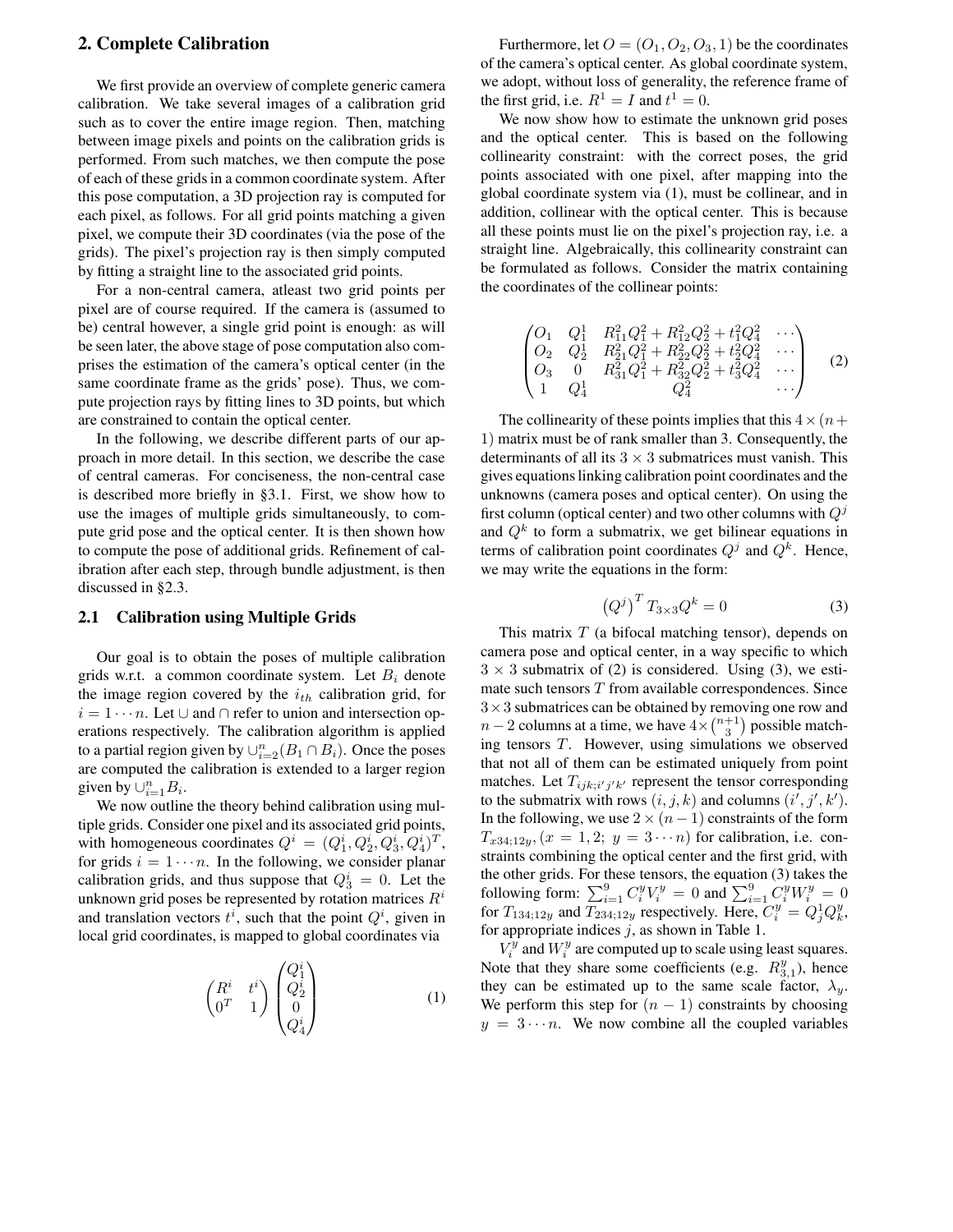Table 1. Tensors  $T_{134;12y}$  and  $T_{234;12y}$  for a central camera.

|   | κ |                                    |                                       |
|---|---|------------------------------------|---------------------------------------|
|   |   |                                    |                                       |
|   |   |                                    |                                       |
|   |   |                                    |                                       |
|   |   |                                    |                                       |
|   |   |                                    |                                       |
|   |   |                                    |                                       |
|   |   | $-O_2R_{3,1}^y$<br>$O_3$           | $-O_1R_{3,1}^y$<br>$\omega_3$         |
| 8 | っ | $O_2R_{3,2}^y +$<br>$O_3R_{2,2}^y$ | $- O_1R_{3,2}^y+O_3R_{1,2}^y$         |
|   |   | $\overline{-O_2}t_3^y + O_3t_2^y$  | $\overline{t}_{3}^{y}+O_{3}t_{1}^{z}$ |

contained in the different tensors, to obtain the following system which links the pose variables of all the grids.

$$
H^{i} = \begin{bmatrix} 0 & V_{4}^{i} \\ 0 & V_{5}^{i} \\ 0 & V_{6}^{i} \\ V_{6}^{i} & 0 \end{bmatrix}, J = \begin{bmatrix} -O_{1} \\ -O_{2} \\ X_{6 \times 1}^{i} \\ 0 & 0 & 0 \\ 0 & 0 & 0 \\ 0 & 0 & 0 \\ 0 & 0 & 0 \\ 0 & 0 & 0 \\ 0 & 0 & 0 \\ 0 & 0 & 0 \\ 0 & 0 & 0 \\ 0 & 0 & 0 \\ 0 & 0 & 0 \\ 0 & 0 & 0 \\ 0 & 0 & 0 \\ 0 & 0 & 0 \\ 0 & 0 & 0 \\ 0 & 0 & 0 \\ 0 & 0 & 0 \\ 0 & 0 & 0 \\ 0 & 0 & 0 \\ 0 & 0 & 0 \\ 0 & 0 & 0 \\ 0 & 0 & 0 \\ 0 & 0 & 0 \\ 0 & 0 & 0 \\ 0 & 0 & 0 \\ 0 & 0 & 0 \\ 0 & 0 & 0 \\ 0 & 0 & 0 \\ 0 & 0 & 0 \\ 0 & 0 & 0 \\ 0 & 0 & 0 \\ 0 & 0 & 0 \\ 0 & 0 & 0 \\ 0 & 0 & 0 \\ 0 & 0 & 0 \\ 0 & 0 & 0 \\ 0 & 0 & 0 \\ 0 & 0 & 0 \\ 0 & 0 & 0 \\ 0 & 0 & 0 \\ 0 & 0 & 0 \\ 0 & 0 & 0 \\ 0 & 0 & 0 \\ 0 & 0 & 0 \\ 0 & 0 & 0 \\ 0 & 0 & 0 \\ 0 & 0 & 0 \\ 0 & 0 & 0 \\ 0 & 0 & 0 \\ 0 & 0 & 0 \\ 0 & 0 & 0 \\ 0 & 0 & 0 \\ 0 & 0 & 0 \\ 0 & 0 & 0 \\ 0 & 0 & 0 \\ 0 & 0 & 0 \\ 0 & 0 & 0 \\ 0 & 0 & 0 \\ 0 & 0 & 0 \\ 0 & 0 & 0 \\ 0 & 0 & 0 \\ 0 & 0 & 0 \\ 0 & 0 & 0 \\ 0 & 0 & 0 \\ 0 & 0 & 0 \\ 0 & 0 & 0 \\ 0 & 0 & 0 \\ 0 & 0 & 0 \\ 0 & 0 & 0 \\ 0 & 0 & 0 \\ 0 & 0 & 0 \\ 0 & 0 & 0 \\ 0 & 0 & 0 \\ 0 & 0 & 0 \\ 0 & 0 & 0 \\
$$

We rewrite equation (4) as follows:

$$
A_{6(n-1)\times(2+6(n-1))}Z_{2+6(n-1)}=Y_{6(n-1)}
$$

Since A is of rank  $6(n-1)$ , we obtain the  $(2+6(n-1))$ variables  $(Z's)$  up to a linear combination of three vectors. The coefficients of the linear combination are computed using orthogonality constraints on rotation matrices  $R^i$ . More details are given in [18].

Using the definition of  $Z$ , it is possible to compute the pose variables uniquely except for a sign ambiguity in  $n$ variables: there are two mirror solutions for each grid's pose (they can lie on either side of the optical center). In the case of a pinhole camera we can resolve this ambiguity by applying the constraint that the grids must lie on the same side of the optical center. However this constraint becomes difficult to apply for omnidirectional cameras where the grids essentially get distributed around the center. We apply the following technique. First we arbitrarily select one solution for the first grid's pose. Then we identify the correct location of each of the other grids by minimizing their distance with an already fixed grid, with which it has some overlap. This is easily achieved because we usually collect images in succession and not in a completely random order.

Having determined the pose of grids and the optical center, we now compute projection rays for all pixels that have at least one matching point in one of the grids used here.

#### **2.2 Pose Estimation of Additional Grids**

We suppose here that a partial calibration of the camera has been performed with the method of the previous section. The calibration is partial because only grids whose projection in the image had some overlap with one of the grids ("the first grid") were used. In order to make the calibration complete, we use the pose estimation technique, described in our earlier work [17], to include additional grids, which do not have any overlap with the first grid, but with some of the others. A 4th degree polynomial equation is solved to compute the pose and the correct solution is identified from the ambiguous ones as given in [9].

#### **2.3 Bundle Adjustment**

We use bundle adjustment [24] to refine the pose of all grids (except for the first one) and the projection rays. During bundle adjustment, we minimize the generic *ray-point* distance metric [17], i.e. the sum of distances between a grid point and the projection ray of a pixel that has seen that point. This can be applied at any stage of our approach; we apply it after the initial calibration using multiple grids (cf. §2.1), for refining the pose of each additional grid (cf. §2.2), as well as at the end of the whole calibration [18].

## **3. Variants**

#### **3.1. Non-Central Cameras**

In the non-central case, collinearity constraints require 3 or more grid points per pixel, instead of 2 for central cameras (where the optical center, though unknown, is taken into account). We use the same notations as in §2.1. For a non-central camera, we apply the collinearity constraint on the region given by  $\cup_{i=3}^n (B_1 \cap B_2 \cap B_i)$ . Once the poses are computed the calibration is eventually extended to a larger region given by  $\cup_{i,j=1\cdots n; i\neq j} (B_i \cap B_j)$ .

We now summarize the calibration procedure, analogously to §2.1. We have no optical center here, so do consider the following  $4 \times n$  matrix of collinear points:

$$
\begin{pmatrix} Q_1^1 & R_{11}^2 Q_1^2 + R_{12}^2 Q_2^2 + t_1^2 Q_4^2 & \cdots \\ Q_2^1 & R_{21}^2 Q_1^2 + R_{22}^2 Q_2^2 + t_2^2 Q_4^2 & \cdots \\ 0 & R_{31}^2 Q_1^2 + R_{32}^2 Q_2^2 + t_3^2 Q_4^2 & \cdots \\ Q_4^1 & Q_4^2 & \cdots \end{pmatrix}
$$

Similarly to the central case we can apply the collinearity constraint by equating the determinant of every  $3 \times 3$ submatrix to zero. Using simulations we found, as in the central case, that not all of these provide unique solutions. In contrast to the central case, where we used the center and the first grid to build a system linking all the pose variables, we here use the first and second grid to build the system. Thus we have  $3 \times (n-2)$  possible tensors, represented by  $T_{3jk;12y}, (j, k \in \{1, 2, 4\}, y = 3 \cdots n)$ . As in the central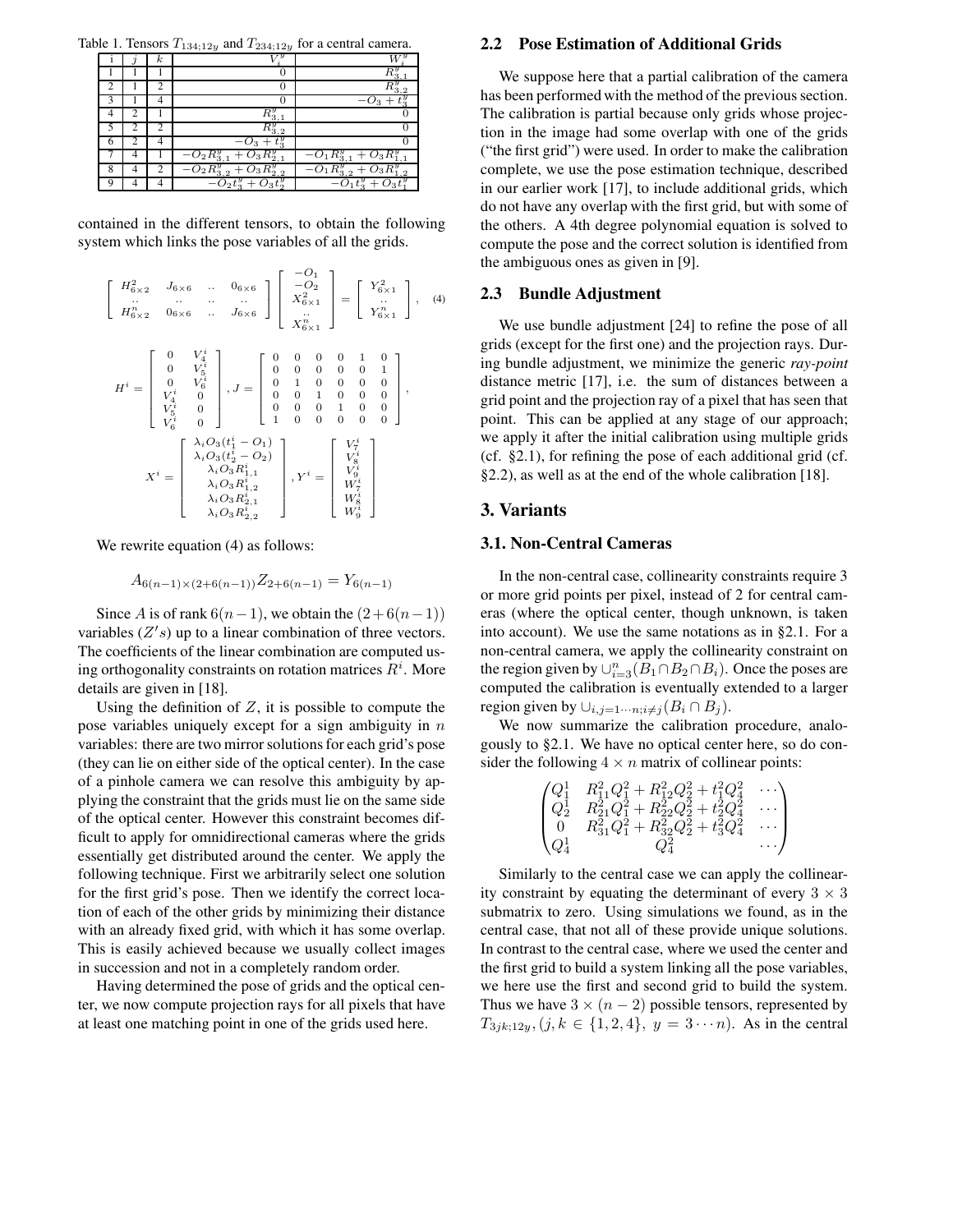case, we are able to use these tensors to estimate the poses of all the grids. More details are given in [18].

The next step of the calibration chain, pose estimation and computation of further projection rays, is also slightly different compared to central cameras (cf. §2.2). Here, the calibration region is extended to  $C_{k+1}$  =  $\cup_{i,j=1\cdots n; i\neq j} (B_i \cap B_j)$ , i.e. it contains all pixels that are matched to at least 2 grid points. As for the actual pose estimation, it can be formulated in the same way as for central cameras, but may lead to a set of 8 solutions that does not contain reflected pairs [4, 13, 17]. Disambiguation can be carried out using additional points besides the 3 used for the minimal pose routine.

#### **3.2. Slightly Non-Central Cameras**

For slightly non-central cameras like fisheye, spherical or hyperbolic catadioptric cameras, we start by running the central version of the generic calibration to obtain an initial partial calibration. Typically we use four or five images simultaneously to calibrate an image region and then use pose estimation to add other images and cover the rest of the image region. Next, we relax the central assumption; projection rays are first computed from grid points, without enforcing them to pass through an optical center. After this, a non-central bundle adjustment is performed [18].

#### **3.3. Selecting the Best Camera Model**

The non-central calibration algorithm of §3.1, can not be used as such to calibrate a central camera: data (pixel-togrid correspondences) coming from a central camera, will lead to a higher rank-deficiency in the linear solution of the tensors, causing an incorrect calibration (although residuals will be lower). However, we may, by analyzing the rank of the underlying equation system, detect this problem and maybe even classify the camera as being central and then apply the appropriate calibration algorithm. More generally speaking, this is a model selection problem, and the rank-analysis or any other solution will allow to build a truly complete black box calibration system.

To this end, we have to take into account a few intermediate camera models that may be encountered in practice. One such case is the class of cameras for which there exists a single line that cuts all projection rays (we call them *axial cameras*). Examples are the classical two-camera stereo systems (the mentioned line is the baseline joining the two optical centers) and certain non-central catadioptric cameras, e.g. all catadioptric cameras with a spherical mirror. A yet more special class of cameras are so-called crossed-slits cameras [5], which encompass pushbroom cameras [8]. We are currently specializing our calibration approach to these additional general classes of camera types. Overall, it seems that these 4 classes (central, axial, crossed-slits, fully noncentral) and their associated calibration algorithms, maybe

with a few additional classes, should be sufficient to calibrate most cameras.

Besides considering these general camera types, we may also discuss the choice between parametric and nonparametric models for a given camera. Generic calibration not only allows to calibrate any camera system by treating it as a black box, it also provides the ability to easily obtain a parametric calibration once the model for the camera is known. Every parametric calibration will just be a model-fitting problem, which can be solved as a non-linear optimization problem starting with the good initial solution obtained using generic calibration.

# **4. Practical Issues**

First, we found that grids with circular targets, using point spread function to compute the centers, provide stable calibration compared to checkerboard patterns.

Secondly, the usage of grids with very different orientations and positions is important for stable calibration. One way to easily achieve this is to use calibration grids of different sizes and to put them at different distances from the camera (together with sufficient orientation differences).

Thirdly, by using a combination of *local* 4-point homography based prediction, local collinearity and orthogonality constraints, we start from four features (circular targets or corners), located at the corners of a square, and incrementally extend the matching of image features to grid coordinates along all directions. This approach worked automatically for all pinhole images as well as for several fisheye and catadioptric images. However we also had to use manual input for some images.

The last issue is concerned with a required interpolation process: for every grid point in the first image we compute the interpolated points in the other grids' coordinate systems (since for other grids, the extracted targets or corners do not lie on the same pixels in general). To take care of the noise we impose collinearity constraints (globally for central cameras and locally for non-central cameras) during interpolation process for the originally collinear corners in the calibration grids [18]. This improved the numerical stability of the results significantly.

## **5. Experiments and Results**

We have calibrated a wide variety of cameras (both central and non-central) as shown in Table 2. Results are first discussed for several "slightly non-central" cameras, and then for a multi-camera system.

**Slightly non-central cameras: central vs. non-central models.** For three cameras (a fisheye, a hyperbolic and a spherical catadioptric system, see sample images in Figure 3), we applied both, central calibration and the procedure explained in § 3.2, going from central to non-central.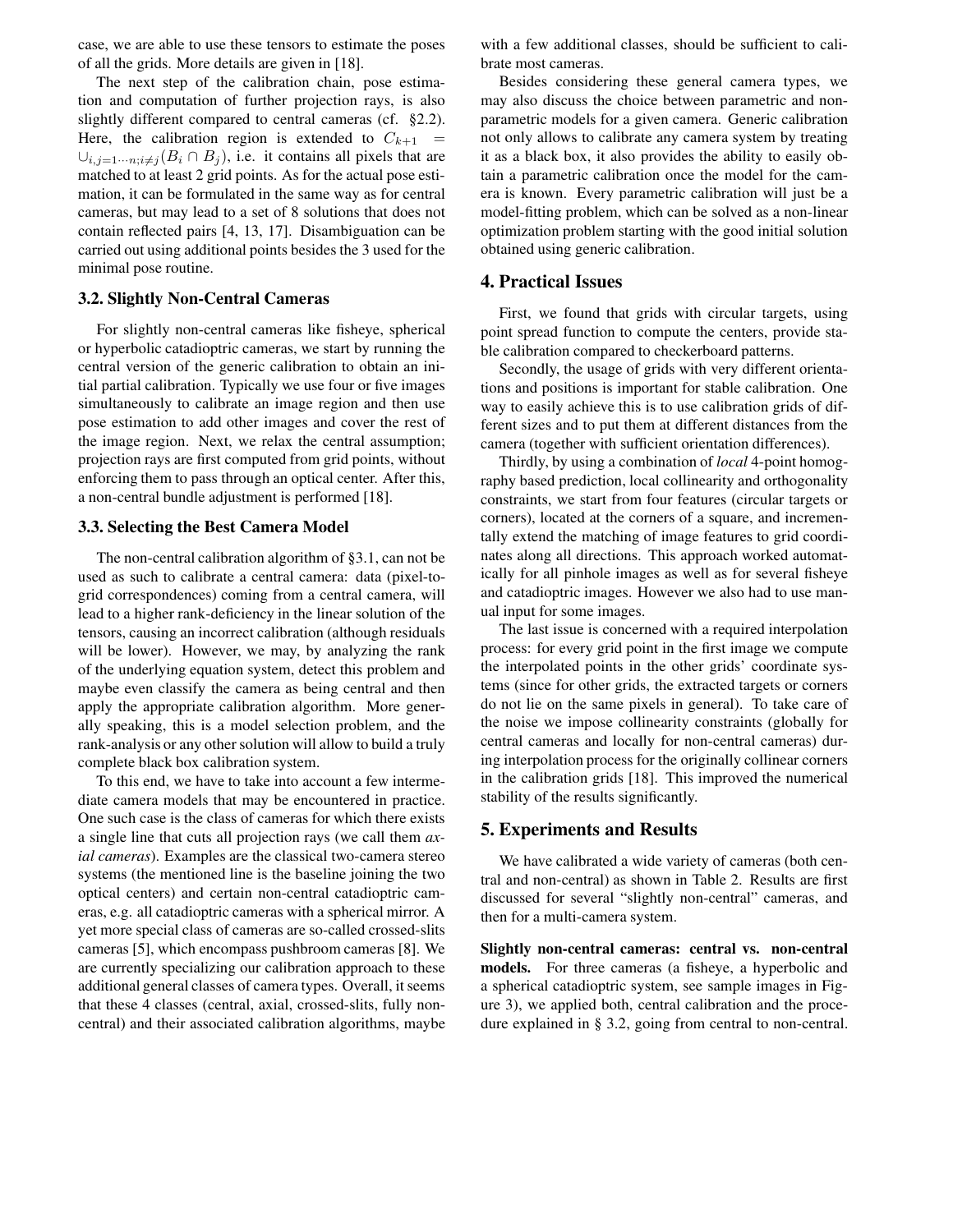Table 2. Bundle adjustment statistics for different cameras. (C) and (NC) refer to central and non-central calibration respectively, and RMS is the root-mean-square residual error of the bundle adjustment (ray-point distances). It is given in percent, relative to the overall size of the scene (largest pairwise distance between points on calibration grids).

| Camera                             | Images | Rays | Points | <b>RMS</b> |
|------------------------------------|--------|------|--------|------------|
| Pinhole $(C)$                      | 3      | 217  | 651    | 0.04       |
| Fisheye $(C)$                      | 23     | 508  | 2314   | 0.12       |
| (NC)                               | 23     | 342  | 1712   | 0.10       |
| Sphere $(C)$                       | 24     | 380  | 1441   | 2.94       |
| (NC)                               | 24     | 447  | 1726   | 0.37       |
| Hyperbolic $(C)$                   | 24     | 293  | 1020   | 0.40       |
| (NC)                               | 24     | 190  | 821    | 0.34       |
| $\overline{\text{Multi-Cam}}$ (NC) | 3      | 1156 | 3468   | 0.69       |
| $Eye+Pinhole$ (C)                  | 3      | 29   | 57     | 0.98       |

Table 3. RMS error for circle fits to grid points, for turntable sequences (see text).

| Camera     | Grids | Central | Non-Central |
|------------|-------|---------|-------------|
| Fisheye    | 14    | 0.64    | 0.49        |
| Spherical  | 19    | 2.40    | 1.60        |
| Hyperbolic |       | በ ጸ1    |             |

Table 2 shows that the bundle adjustment's residual errors for central and non-central calibration, are very close to one another for the fisheye and hyperbolic catadioptric cameras. This suggests that for the cameras used in the experiments, the central model is appropriate. As for the spherical catadioptric camera, the non-central model has a significantly lower residual, which may suggest that a non-central model is better here.

To further investigate this issue we performed another evaluation. A calibration grid was put on a turntable, and images were acquired for different turntable positions. We are thus able to quantitatively evaluate the calibration, by measuring how close the recovered grid pose corresponds to a turntable sequence. Individual grid points move on a circle in 3D; we thus compute a least squares circle fit to the 3D positions given by the estimated grid pose. At the bottom of Figure 3, recovered grid poses are shown, as well as a circle fit to the positions of one grid point. Table 3 shows the RMS errors of circle fits (again, relative to scene size, and given in percent). We note that the non-central model provides a significantly better reconstruction than the central one for the spherical catadioptric camera, which thus confirms the above observation. For the fisheye, the non-central calibration also performs better, but not as significantly. As for the hyperbolic catadioptric camera, the central model gives a better reconstruction though. This can probably be explained as follows. Inspite potential imprecisions in the camera setup, the camera seems to be sufficiently close to a central one, so that the non-central model leads to overfit-



Figure 3. Top: sample images for hyperbolic (left), spherical (middle) and eye based catadioptric cameras (right). Bottom: fisyeye image (left), pose of calibration grids used to calibrate the fisheye (middle) and a least squares circle fit to the estimated positions of one grid point (right).



Figure 4. Multi-camera setup consisting of 3 cameras (left). Recovered projection rays and grid poses (right).

ting. Consequently, although the bundle adjustment's residual is lower than for the central model (which always has to be the case), it gives "predictions" (here, pose or motion estimation) which are unreliable.

**Calibration of a multi-camera system.** A multi-camera network can be considered as a single generic imaging system. As shown in Figure 4 (left), we used a system of three (approximately pinhole) cameras to capture three images each of a calibration grid. We virtually concatenated the images from the individual cameras and computed all projection rays and the three grid poses in a single reference frame (see Figure 4 (right)), using the non-central algorithm described in § 3.1.

In order to evaluate the calibration, we compared results with those obtained by plane-based calibration [21, 27], that used the knowledge that the three cameras are pinholes. In both, our multi-camera calibration, and plane-based calibration, the first grid was used to fix the global coordinate system. We can thus compare the estimated poses of the other two grids for the two methods. This is done for both, the rotational and translational parts of the pose. As for rotation, we measure the angle (in radians) of the relative rotation between the rotation matrices given by the two methods, see columns  $R_i$  in Table 4). As for translation, we measure the